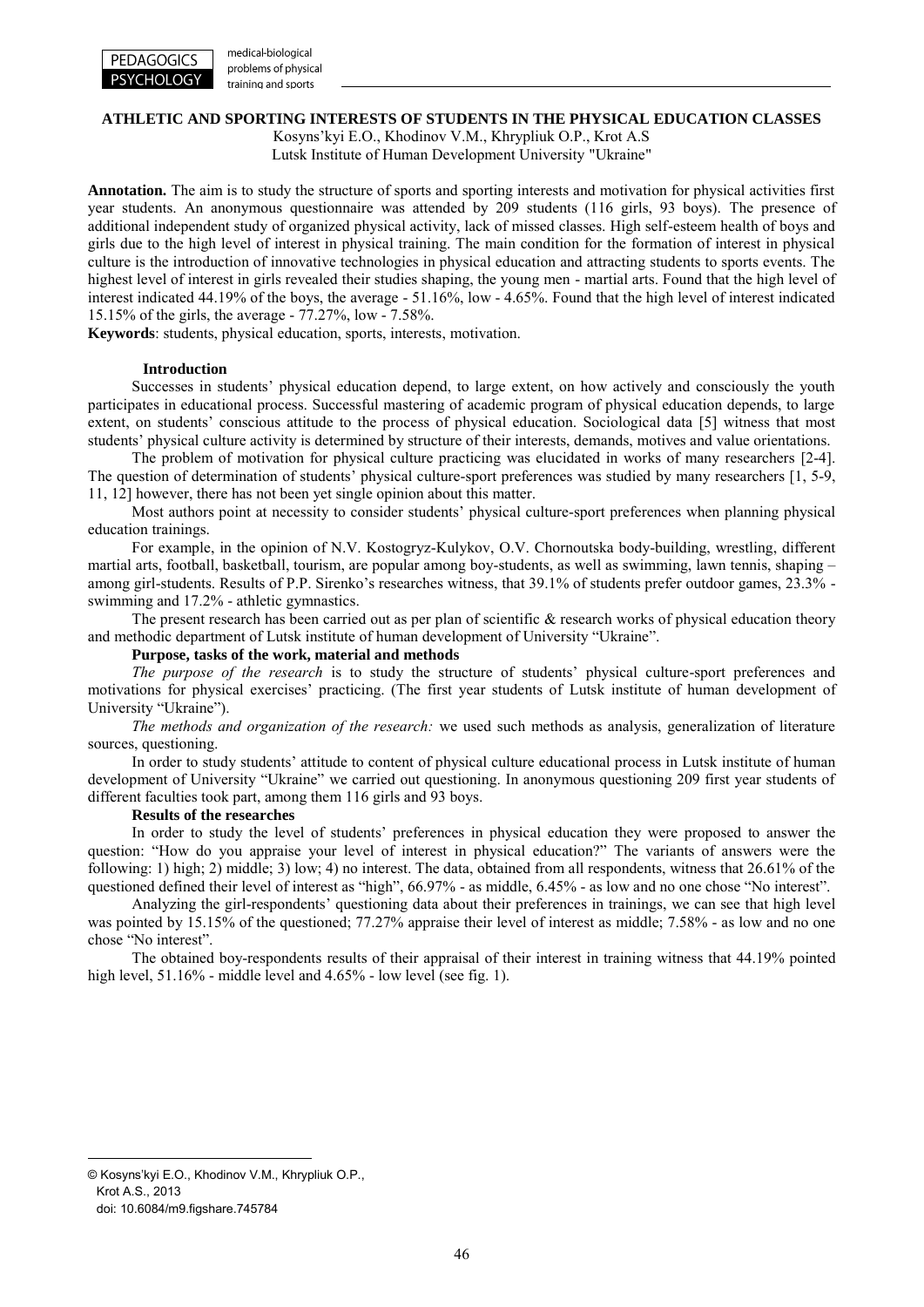



*Fig.1. Diagrams of physical education preferences' level in groups divided by sex* 

When comparing boys and girls answers this question, it was found that high level of interest was pointed by confidently greater quantity of boys than girls (by  $29\%$  (p<0.05). While, by 26% greater quantity of girls appraises their level of interest as middle  $(p<0.05)$ .

We also found confident correlation connection of high level of interest in physical education with high selfappraisal of own health both by boys ( $r=0.372$ ,  $p<0.05$ ) and girls ( $r=0.357$ ,  $p<0.05$ ).

We found confident correlation connection of high level of interest in physical education with additional independent trainings with organized motion activity both among boys ( $r=0.513$ ,  $p<0.05$ ) and girls ( $r=0.259$ ,  $p<0.05$ ).

Besides, correlation analysis permitted to state confident connection of high level interest to physical trainings without missing classes both among boys ( $r=0.322$ ,  $p<0.05$ ) and girls ( $r=0.366$ ,  $p<0.05$ ).

For determination of conditions, which form interests in physical trainings we offered to answer the question "What, in your opinion, forms students' interest in physical training?" We proposed the following variants of answers: 1) implementation of innovative technologies in physical education; 2) adequate evaluation; 3) following positive examples; 4) involving into mass-sports measures.

From all respondents 45.38% called "implementation of innovative technologies in physical education" as main condition of formation of interest to trainings, 10.19% marked "adequate evaluation", 14.82% think that "following of positive example" is the main reason and 28.70% - "involving into mass-sports measures" (see fig.2).

Having analyzed questioning results in groups, divided by sex, we found that for girls the most important condition of formation of interest to trainings is "implementation of innovative technologies in physical education" – 48%; the following by importance were: "involving into mass-sports measures" -24.24%, "following positive example"  $-15.15\%$ , "adequate evaluation"  $-12.61\%$ .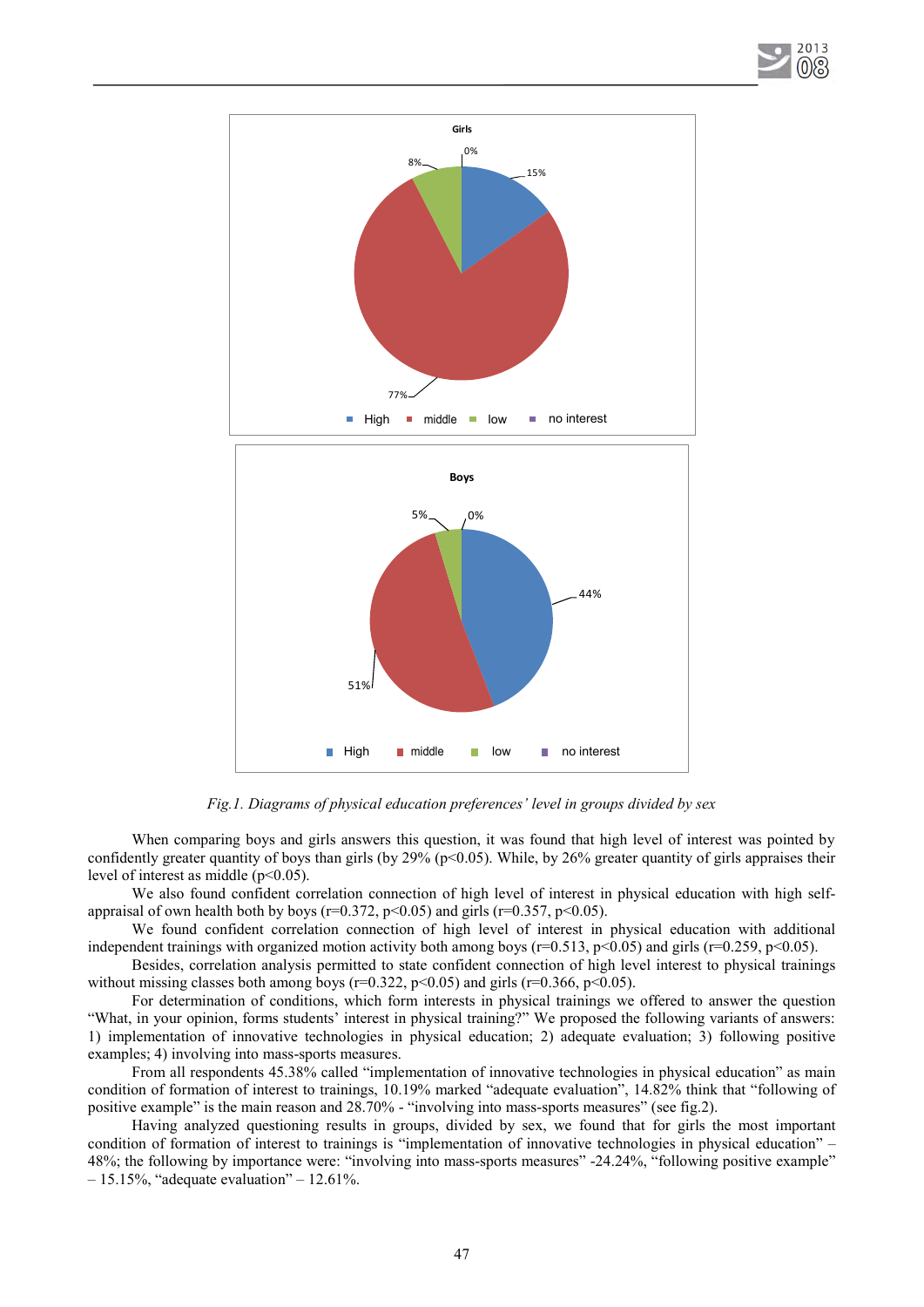

medical-biological problems of physical training and sports

Boys chose, as important conditions, "implementation of innovative technologies in physical education" 38.09 %, and "involving into mass-sports measures" – 38.09 %; the following by importance were: "following positive example" – 14.30 %, "adequate evaluation" – 9.52 % (see fig.2).



*Fig.2 Diagrams of conditions of interest's formation in groups divided by sex* 

With comparing of boys' and girls' answers to this question it was established that confidently greater number of girls chose "implementation of innovative technologies in physical education" and "following positive example" as main conditions of formation of interest to physical training lessons ( $p<0.05$ ).

Researches of T.V. Sychova [10] also witness about positive results of innovative technologies' implementation in physical education process.

To find out the structure of preferences of different kinds of sports we offered to answer the question: "If you prefer training in one kind of sports, which exactly do you prefer? (number in order of interest's rising from 1 to 10)" Ten variants of answers were proposed: 1) volleyball; 2) basketball; 3)football; 4) track and fields; 5)swimming; 6) ping-pong; 7)shaping; 8) athletic gymnastics; 9) martial arts; 10) general physical training.

From all respondents we received the following answers by kinds of sports: martial arts  $-45.86\%$  showed high level of interest, 36.7% - middle level, 17.44% - low level; shaping – 39.5% showed high level of interest, 24.76% middle level, 35.78% - low level; athletic gymnastics – 33.94% showed high level of interest, 29.35% - middle level, 36.71% - low level; swimming – 32.11% showed high level of interest, 41.29% - middle level, 26.60% - low level; football – 30.28% showed high level of interest, 38.53% - middle level, 31.19% - low level; general physical training– 29.35% showed high level of interest, 40.36% - middle level, 30.29% - low level; ping-pong – 23.85% showed high level of interest, 50.48% - middle level, 25.67% - low level; basketball – 22.02% showed high level of interest, 48.62%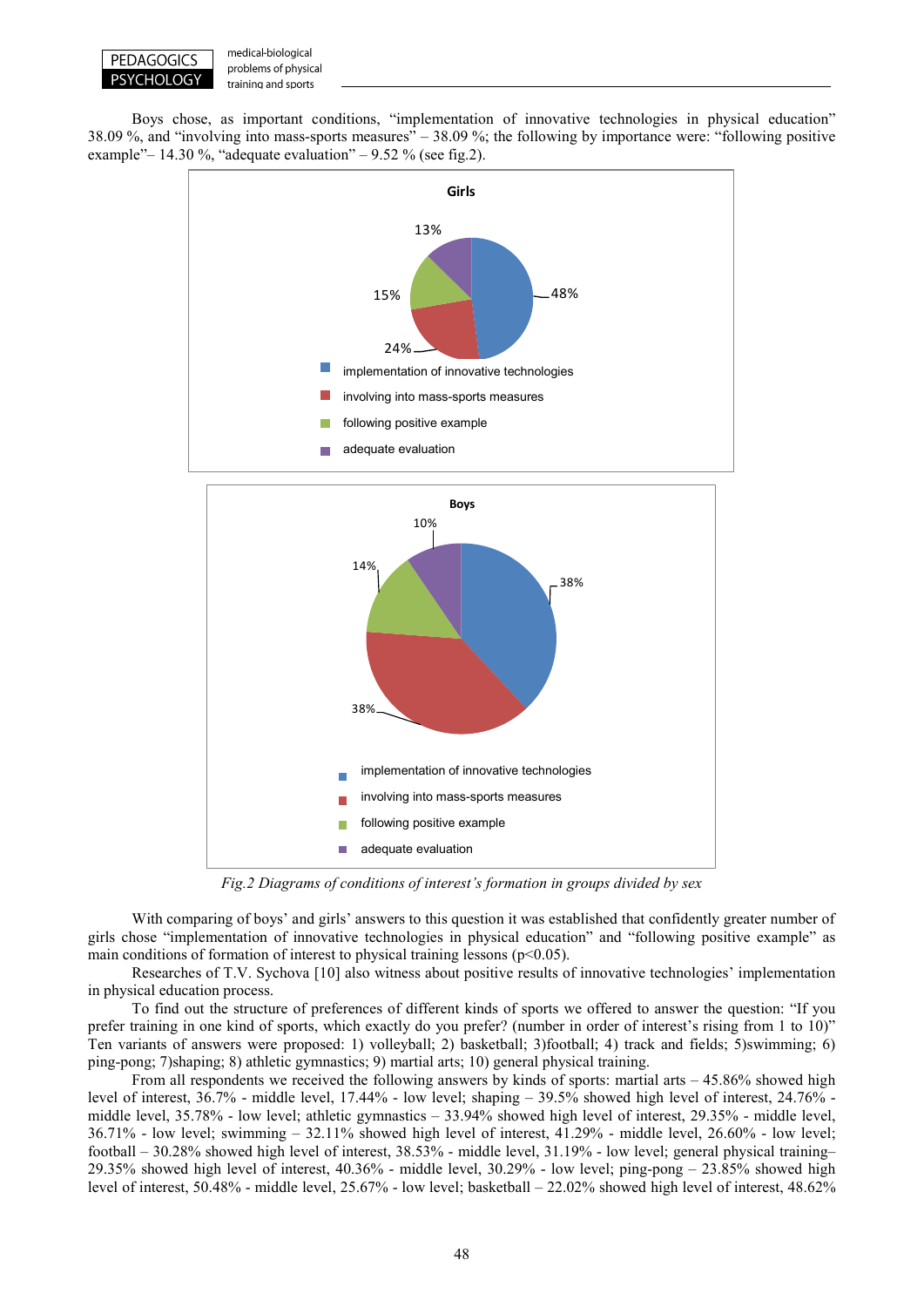- middle level, 29.36% - low level; volleyball – 20.18%, showed high level of interest, 38.56% - middle level, 41.26% low level; track and fields – 16.51%, showed high level of interest, 55.96% - middle level, 27.53% - low level.

Having analyzed the questioning results, received in groups, divided by sex, we found out the following structure of physical culture-sports preferences. Among girls high level of interest in shaping was chosen by 62.12 %, middle level – by 24.25 %, low level – by 13.63 %; martial arts were preferred at high level of interest by 42.43 %, at middle level – by 33.34 %, at low level – by 24.21 %; high level of interest to swimming was shown by 33.34 %, middle level – by 37.88 %, low level – by 28.78 %; high level of interest to athletic gymnastics was shown by 33.34 %, middle level – by 28.80 %, low level – by 37.86%; 28,80 %, high level of interest to general physical trainings was shown by 28.79 %, middle level – by 42.43%, low level – by 28.78 %; high level of interest to ping-pong was shown by 27.28 %, middle level – by 48.49%, low level – by 24.23 %; high level of interest to football was shown by 19.70 %, middle level – by 43.95%, low level – by 36.35 %; high level of interest to basketball was shown by 16.68 %, middle level – by 53.04%, low level –by 30.28 %; high level of interest to track and fields trainings was shown by 15.15 %, middle level – by 53.04%, low level – by  $31.81$  %; high level of interest to volleyball trainings was shown by 13.64 %, middle level – by  $34.58\%$ , low level – by  $51.78\%$ .

Among boys high level of interest in martial arts was shown by 51.16 %, middle level – by 41.86%, low level – by 6.98 %; high level of interest to football was shown by 46.50 %, middle level – by 30.23%, low level – by 23.27 %; high level of interest to athletic gymnastics trainings was shown by 34.89 %, middle level – by 30.24%, low level – by 34.87 %, high level of interest in swimming was shown by 30.26 %, middle level – by 30.24%, low level – by 23.23 %; high level of interest to volleyball trainings was shown by  $30.24\%$ , middle level – by  $44.18\%$ , low level – by  $25.58\%$ ; high level of interest to basketball trainings was shown by 30.23 %, middle level – by 41.87%, low level – by 27.90 %; high level of interest to general physical trainings was shown by 30.23 %, middle level – by 37.21%, low level – by 32.56 %; high level of interest to track and fields trainings was shown by 18.61 %, middle level – by 51.46%, low level – by 29.93 %; high level of interest to ping-pong was shown by 18.60 %, middle level – by 53.49%, low level – by 27.91 %; high level of interest to shaping was shown by 4.68 %, middle level – by 25.59%, low level – by 69.73 %.

Thus, comparing boys' and girls' levels of interest in physical education, it was found that high level of interest was confidently shown greater by boys than by girls  $(p<0.05)$ . At the same time greater quantity of girls appraise their interest as middle  $(p<0.05)$ .

There were established: a correlation connection of high level interest in physical trainings with additional independent trainings with organized motion activity; confident correlation connection of high level interest in physical trainings with high self-appraisal of own health; confident correlation connection of high level interest in physical classes without missing of them (both for boys and girls).

Implementation of innovative technologies in physical education (48%) and involving into mass-sports measures (24.24%) are the most important conditions of formation of interest in physical education for girls. For boys, also, implementation of innovative technologies in physical education (38.09%) and involving into mass-sports measures (38.09%) are the most important conditions of formation of interest in physical education.

The obtained in the process of studying of structure of physical culture-sports preferences data witness that 62.12% of girls marked out high level of interest in shaping, 24.25% - middle level and 13.63% - low level; high level of interest top martial arts was shown by 42.43 % of girls, middle level – by 33.34 %, low level – by 24.23 %. Among boys 51.16% showed high interest to martial arts, 41.86% - middle interest and 6.98% - low interest.

# **Summary**

1. Availability of additional independent trainings with organized motion activity, absence of missed lessons, high self-appraisal of boys' and girls' health are conditioned by high level of their interest in physical education.

2.Main condition of formation of interest in physical education lessons is implementation of innovative means in physical education process and involving of students in mass-sports activity.

3. The highest level of interest girls showed to shaping, while boys to martial art trainings.

*The prospects of further researches* in this direction imply implementation of innovative technologies, considering students' physical culture preferences, in practice of physical education at HEE.

## **References:**

- 1 Bazil'chuk V.B. *Organizacijni zasadi aktivizaciyi sportivno-ozdorovchoyi diial'nosti studentiv v umovakh vishchogo navchal'nogo zakladu* [Organizational principles of active sports and recreational activities of students in higher education], Cand. Diss., Lviv, 2004, 20 p.
- 2 Bojchenko Ia.S. *Fiziceskoe vospitanie studentov* [Physical Education of Students], 2012, vol.2, pp. 8 13.
- 3 Borejko N. *Moloda sportivna nauka Ukrayini* [Young sport science of Ukraine], 2011, vol.2, pp. 27–31.
- 4 Iermakov S.S., Ivashchenko S.N., Guzov V.V. *Fiziceskoe vospitanie studentov* [Physical Education of Students], 2012, vol.4, pp.  $59 - 61$ .
- 5 Kostogriz-Kulikova N.V. *Visnik Cherkas'kogo universitetu* [Bulletin of Cherkasy University], 2011, vol.2, pp. 144–148**.**
- 6 Kuzniecova O.T. Fizichna i rozumova pracezdatnist' studentiv z niz'kim rivnem fizichnoyi pidgotovlenosti [Physical and mental performance of students with low levels of physical fitness], Cand. Diss., Rivne, 2005, 20 p.
- 7 Lubysheva L.I. *Teoriia i praktika fizicheskoj kul'tury* [Theory and practice of physical culture], 1991, vol.6, pp. 9– 12.